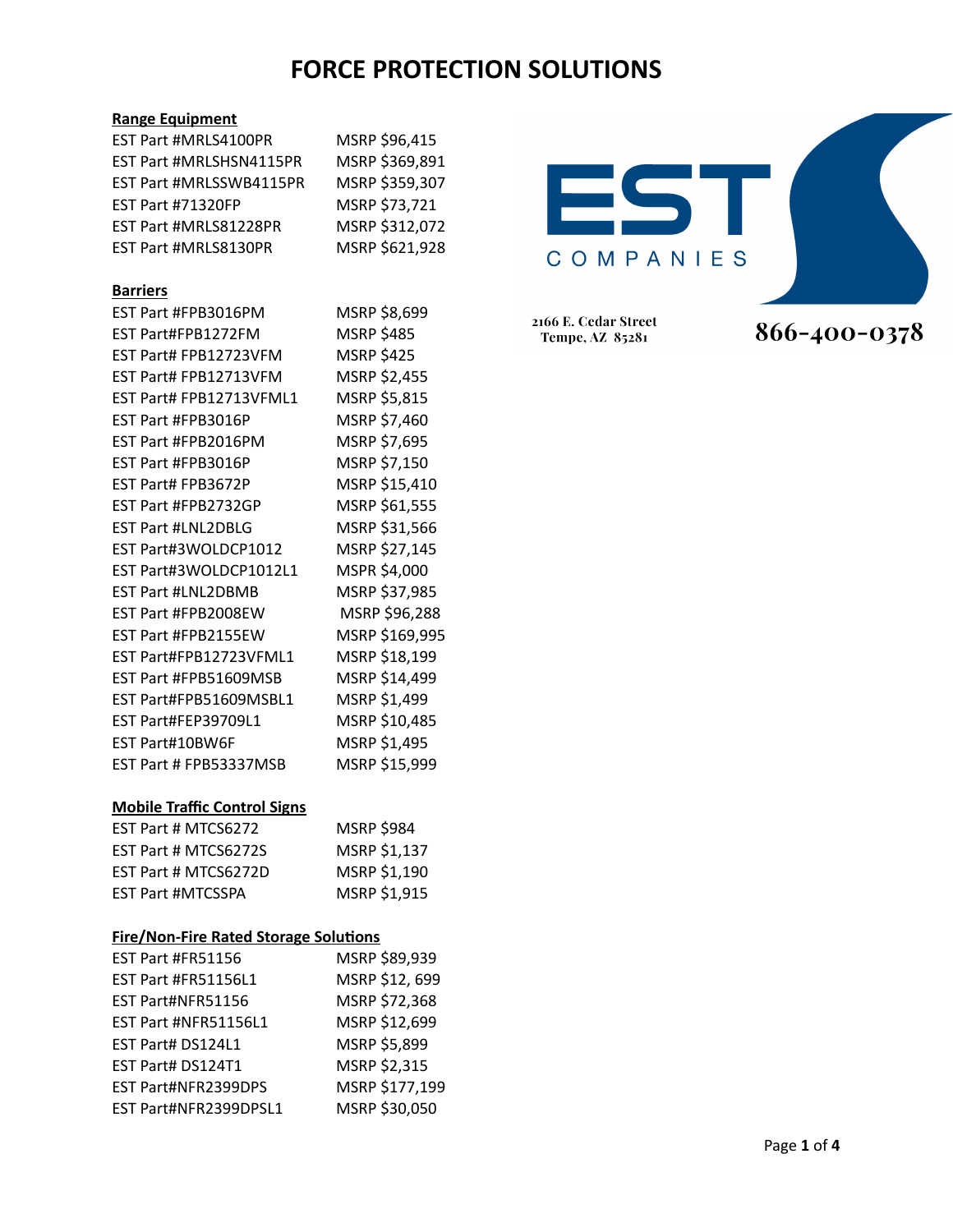| EST Part#17897L1                      | MSRP \$18,899  |
|---------------------------------------|----------------|
| EST Part#04118BO#2                    | MSRP \$50,739  |
| EST Part#04118BO#2L1                  | MSRP \$6,749   |
| EST Part #FR76550BCS                  | MSRP \$93,985  |
| EST Part #FR76550BCSL1                | MSRP \$14,519  |
| EST Part #DS162HL1                    | MSRP \$9,399   |
| <b>EST Part #CL889179L1</b>           | MSRP \$28,236  |
|                                       |                |
| <b>Building Access Safety Ladders</b> |                |
| EST Part #SFTYL97630                  | MSRP \$48,235  |
| EST Part #SFTYL97630L1                | MSRP \$4,273   |
| EST Part #SFTYL210021                 | MSRP \$86,500  |
| EST Part #SFTYL210021L1               | MSRP \$8,333   |
| EST Part #SFTYL616734                 | MSRP \$54,585  |
| EST Part #SFTYL616734L1               | MSRP \$4,807   |
|                                       |                |
| <b>UUV Support Equipment</b>          |                |
| EST Part #HTMUW10780                  | MSRP \$58,325  |
| EST Part #HTMUW10783                  | MSRP \$69,865  |
| EST Part#UWDCL132S2F                  | MSRP \$164,099 |
| <b>EST Part#HTMUWSTL1</b>             | MSRP \$16,010  |
| <b>EST Part#HTMUWSTL2</b>             | MSRP \$22,075  |
| EST Part #SBE960AUUV                  | MSRP \$3,481   |
| EST Part# SBE960AUUV                  | MSRP \$194,900 |
| <b>EST Part #LNL2DBLG</b>             | MSRP \$7,780   |
| <b>EST Part #LNL2DBMB</b>             | MSRP \$37,985  |
| EST Part #FPB2008EW                   | MSRP \$96,288  |
| EST Part #SDPS1051                    | MSRP \$30,795  |
| EST Part#EPS452014                    | MSRP \$280,500 |
| EST Part#EPS452014L1                  | MSRP \$28,535  |
| EST Part#UUVHU01822                   | MSRP \$45,955  |
| EST Part# MCV0812RC                   | MSRP \$4,965   |
| EST Part# MCV10CRC                    | MSRP \$8,199   |
| EST Part #MGC12685HL1                 | MSRP \$8,695   |
| EST Part#MGUUVSL1                     | MSRP \$4,165   |
| EST Part#UUVSPW21HE                   | MSRP \$198,791 |
| EST Part #UUVSPW21HEL1ST              | MSRP \$8,400   |
| EST Part #UUVSPW21HEL1ST7             | MSRP \$25,350  |
| EST Part #UUVMAH19199R1               | MSRP \$353,975 |
| EST Part#MTCOC1530480                 | MSRP \$227,372 |
| EST Part #MTCOC2333612                | MSRP 223,077   |
| EST Part #MTCOC6321211                | MSRP \$233,974 |
| EST Part#MTCOC1530480L1               | MSRP \$151,282 |
| EST Part#MHPUUV480P240                | MSRP \$553,610 |
| EST Part#MHPUUV480P240L1              | MSRP \$27,542  |
| EST Part #MHPUUV480P240               | MSRP \$20,471  |
| EST Part#EPS4520143S                  | MSRP \$29,695  |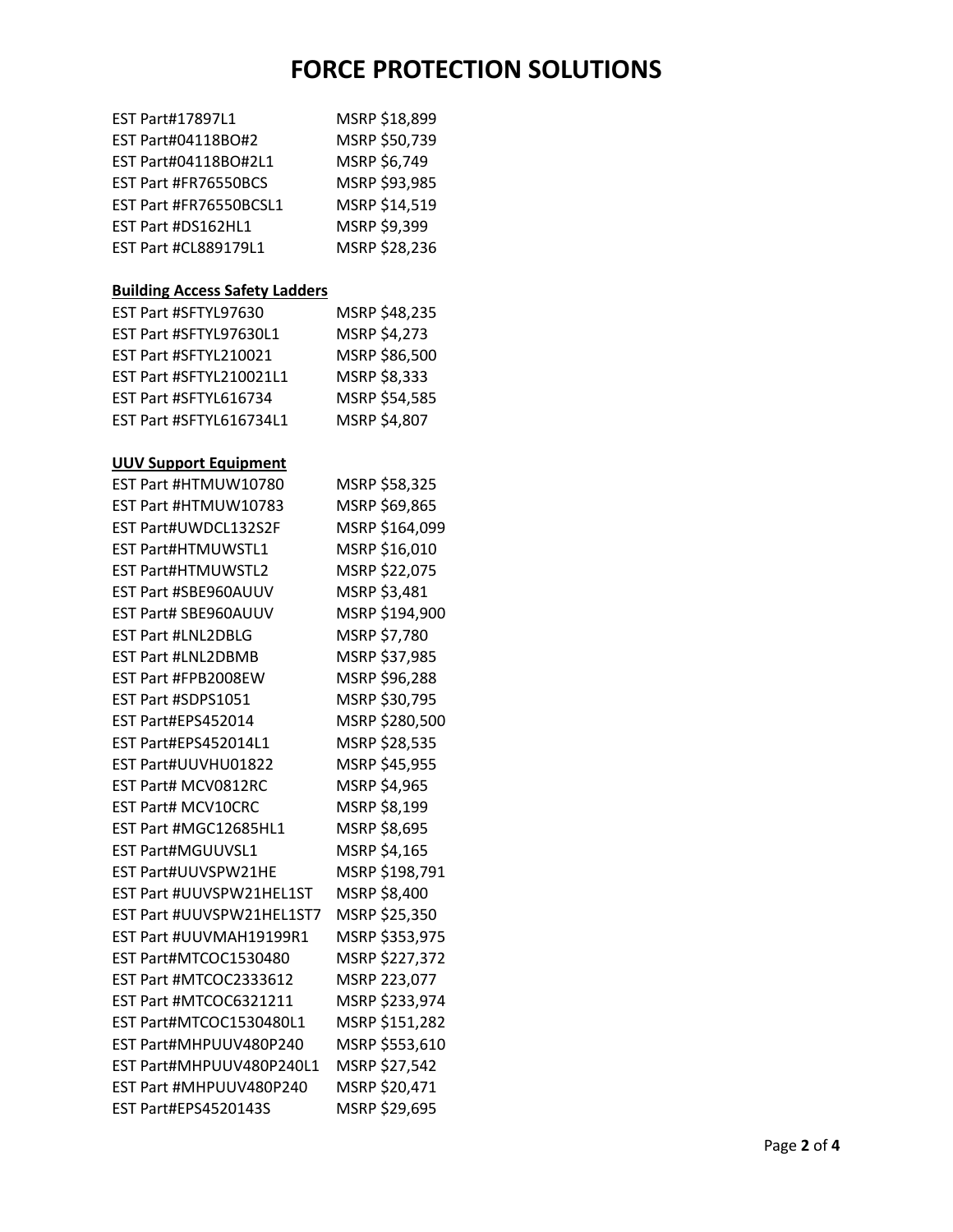| EST Part#EPS452014                        | MSRP \$280,995    |
|-------------------------------------------|-------------------|
| EST Part#EPS452014L1                      | MSRP \$28,595     |
| EST Part #MHPUUV480P240RU                 | MSRP \$217,713    |
| EST Part #MHPUUV480P240CH                 | MSRP \$86,538     |
| EST Part #MHPUUV480P240L1                 | MSRP \$27,542     |
| EST Part#MHPUUV480P240P                   | MSRP \$95,029     |
| EST Part#MHPUUV480P240AR                  | MSRP \$181,108.37 |
| EST Part#MHPUUV480P240PARL1 MSRP \$42,515 |                   |
| <b>EST Part#4400A42</b>                   | MSRP \$138,725    |
| EST Part#4400A42L1                        | MSRP \$22,595     |

### **Expeditionary Command and Control Stations**

| EST Part#21104032   | MSRP \$68,550     |
|---------------------|-------------------|
| EST Part#21107151   | MSRP \$22,150     |
| EST Part#21107151L2 | MSRP \$3,155      |
| EST Part#21107152   | MSRP \$5,420      |
| EST Part#21107152L2 | <b>MSRP \$759</b> |
| EST Part#21107153   | MSRP \$43,155     |
| EST Part#21107153L2 | MSRP \$5,598      |
| EST Part#21107154   | MSRP \$4,300      |
| EST Part#21107154L2 | MSRP \$600        |
| EST Part#21107155   | MSRP \$13,485     |
| EST Part#21107155L2 | <b>MSRP \$950</b> |
| EST Part#21108161   | MSRP 48,995       |
| EST Part#21108169   | MSRP \$12,341     |

#### **Expeditionary IDS Systems & Access Control**

| EST Part #IDSACS41564D  | MSRP \$16,242 |
|-------------------------|---------------|
| EST Part #IDSACS4156DSI | MSRP \$20,474 |
| EST Part #IDSPC14244    | MSRP \$17,620 |
| EST Part #IDSPC14255    | MSRP \$37,960 |
| EST Part #IDSPC14244WW  | MSRP \$29,320 |
| EST Part#IDSACSB814B    | MSRP \$4,335  |
| EST Part#IDSACSB102B    | MSRP \$1,842  |
| EST Part#IDSACSPC3X4    | MSRP \$78,405 |

### **Emergency Egress Platforms**

| MSRP \$191,522 |
|----------------|
| MSRP \$59,322  |
| MSRP \$11,218  |
| MSRP \$126,706 |
| MSRP \$10,256  |
|                |

### **Watercraft Rapid Deployment Lifts**

| EST Part #SOEDRIB2020 | MSRP \$97,850 |
|-----------------------|---------------|
| EST Part#SOEDRIB1020  | MSRP \$49,817 |
| EST Part#SOEDRIB0510  | MSRP \$35,687 |